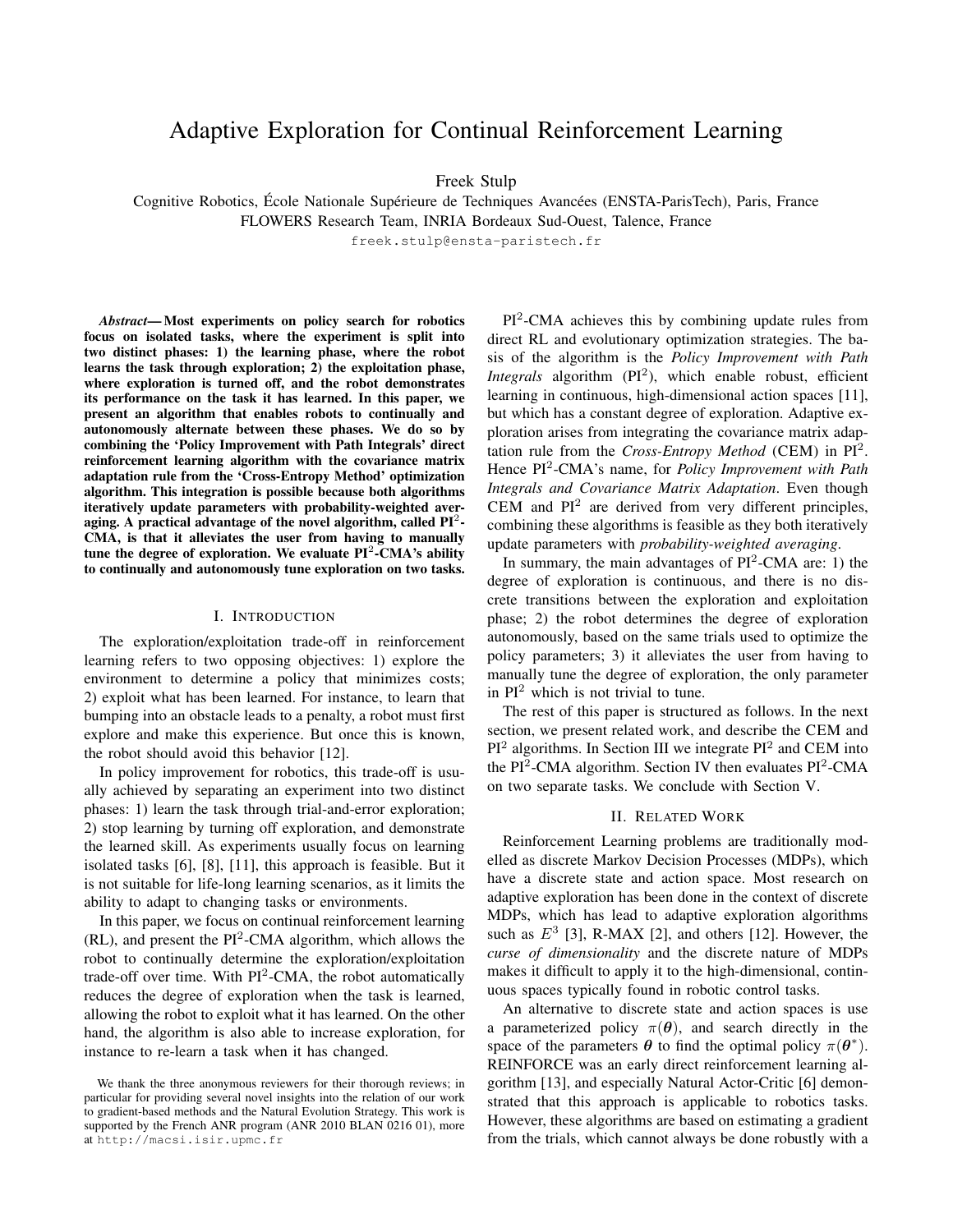limited number of trials, noisy data, or discontinuous cost functions. Also, there are several algorithmic parameters which are difficult to tune by hand.

Instead of estimating a gradient,  $PI^2$  and POWER therefore use probability-weighted averaging [11], [4]. Interestingly enough, an almost identical covariance matrix update rule was derived for POWER (in Appendix A.3 of [4]), but not included in the POWER algorithm. In POWER, the immediate costs must behave like an improper probability, i.e. sum to a constant number and always be positive. This can make the design of cost functions difficult in practice.  $PI^2$ places no such constraint on the cost function, which may be discontinuous. When a cost function is compatible with both POWER and PI<sup>2</sup>, they perform essentially identical [11]. In a different context [5], also update the mean parameters  $\theta$ and exploration matrix  $\sigma^2$ **I** (Equation 36/37), but only update a scalar step-size parameter  $\sigma$ , rather than the full covariance matrix. The Fisher information matrix enables gradient-based algorithm to find a more direct path to the optimal solution in parameter space [6], and, although not investigated well from this perspective, may also be considered a form of adaptive exploration. The relationship between the natural gradient and probability-weighted averaging was recently made explicit through the framework of Information-Geometric Optimization [1].

An excellent discussion of the relationship between direct reinforcement learning algorithms (such as  $PI^2$ ) and evolution strategies (such as CEM) is given by Rückstiess et al. [8], where extensive empirical comparisons between several gradient-based methods in both fields are made. The focus in our paper is on methods based on probabilityweighted averaging (e.g.  $PoWER$ ,  $PI^2$ ) rather than gradients (e.g. REINFORCE, NAC), as these have proven to be superior in the context of direct RL for robotics problems [11]. Rückstiess et al. [8] motivate and empirically demonstrate the advantages of searching in parameter space for gradient methods, e.g. as in PGPE and NES. By using constant exploration noise over time,  $PI^2$ -CMA demonstrates the same for probability-weighted averaging. The superior performance of PGPE/NES and  $PI^2$ -CMA may thus have a common cause.

### *A. Cross-Entropy Method (*CEM*)*

Given a *n*-dimensional parameter vector  $\theta$  and a cost function  $J : \mathbb{R}^n \mapsto \mathbb{R}$ , the Cross-Entropy Method (CEM) for optimization searches for the global minimum through iterative sampling from and updating of a probability distribution [7]. A commonly used distribution is a multi-variate Gaussian distribution  $\mathcal{N}(\theta, \Sigma)$  with parameters  $\theta$  (mean) and  $\Sigma$  (covariance matrix). With this distribution, one iteration of CEM is implemented as: **1. sample** – Take  $K$  samples  $\theta_{k=1...K} \sim \mathcal{N}(\theta, \Sigma)$  2. evaluate – Determine the cost  $J(\theta_k)$ of each sample. 3. sort – Sort the samples in ascending order w.r.t. the costs  $J(\theta_k)$ . **4. update** – Recompute the distribution parameters, based only on the first  $K_e$  'elite' samples in the sorted list, as in (1) and (2). Throughout this paper, it will be useful to think of CEM as performing *probability-weighted averaging*, where the elite samples have probability  $1/K_e$ , and the non-elite have probability 0. One such iteration of CEM is visualized in Fig. 1, along with the assignment of probabilities to the elite samples.

$$
\boldsymbol{\theta}^{new} = \sum_{k=1}^{K_e} \frac{1}{K_e} \boldsymbol{\theta}_k \tag{1}
$$

$$
\Sigma^{new} = \sum_{k=1}^{K_e} \frac{1}{K_e} (\boldsymbol{\theta}_k - \boldsymbol{\theta}) (\boldsymbol{\theta}_k - \boldsymbol{\theta})^{\mathsf{T}}
$$
 (2)



Fig. 1. Visualization of an update with CEM and  $PI^2$ . The upper right graph shows the 2D parameter space, with the current Gaussian distribution (dashed black), and  $K = 10$  random samples taken from it. The cost of a sample is its distance to the origin in Cartesian space. The lower left graph shows the mapping from cost to probability for CEM and PI<sup>2</sup>. For CEM, the elite samples are highlighted in gray.

# *B. Policy Improvement with Path Integrals (PI*<sup>2</sup> *)*

 $PI<sup>2</sup>$  is derived from first principles of optimal control, and gets its name from the application of the Feynman-Kac lemma to transform the Hamilton-Jacobi-Bellman equations into a so-called path integral, which can be approximated with Monte Carlo methods [11]. Rather than focussing on its derivation from first principles of stochastic optimal control, which is presented extensively in [11], we provide a post-hoc interpretation of the resulting update rule. The  $PI<sup>2</sup>$  algorithm is listed in Algorithm 1.

As in CEM, PI<sup>2</sup> takes K samples  $\theta_{k=1...K}$  from a Gaussian distribution. In PI<sup>2</sup>, the vector  $\theta$  represents the parameters of a policy, which, when executed, yields a trajectory  $\tau_{i=1...N}$  with N time steps. This multi-dimensional trajectory may represent the joint angles of a  $n$ -DOF arm, or the 3-D position of an end-effector. So far,  $PI^2$  has mainly been applied to policies represented as Dynamic Movement Primitives (DMPs) [11], where  $\theta$  determines the shape of the movement, i.e. the trajectory between the start  $(x<sub>o</sub>)$  and endpoint (the goal  $g$ ) of the movement. When applied to DMPs, it is not necessary to take a different parameter sample  $\theta_{k,i}$ at each time step i, but it suffices to take one sample  $\theta_k$ before the execution [10].

Although the search space is in  $\theta$ , the costs are defined in terms of the trajectory  $\tau$  generated by the DMP when it is integrated over time. The cost of a trajectory is determined by evaluating  $J$  for every time step  $i$ , where the cost-to-go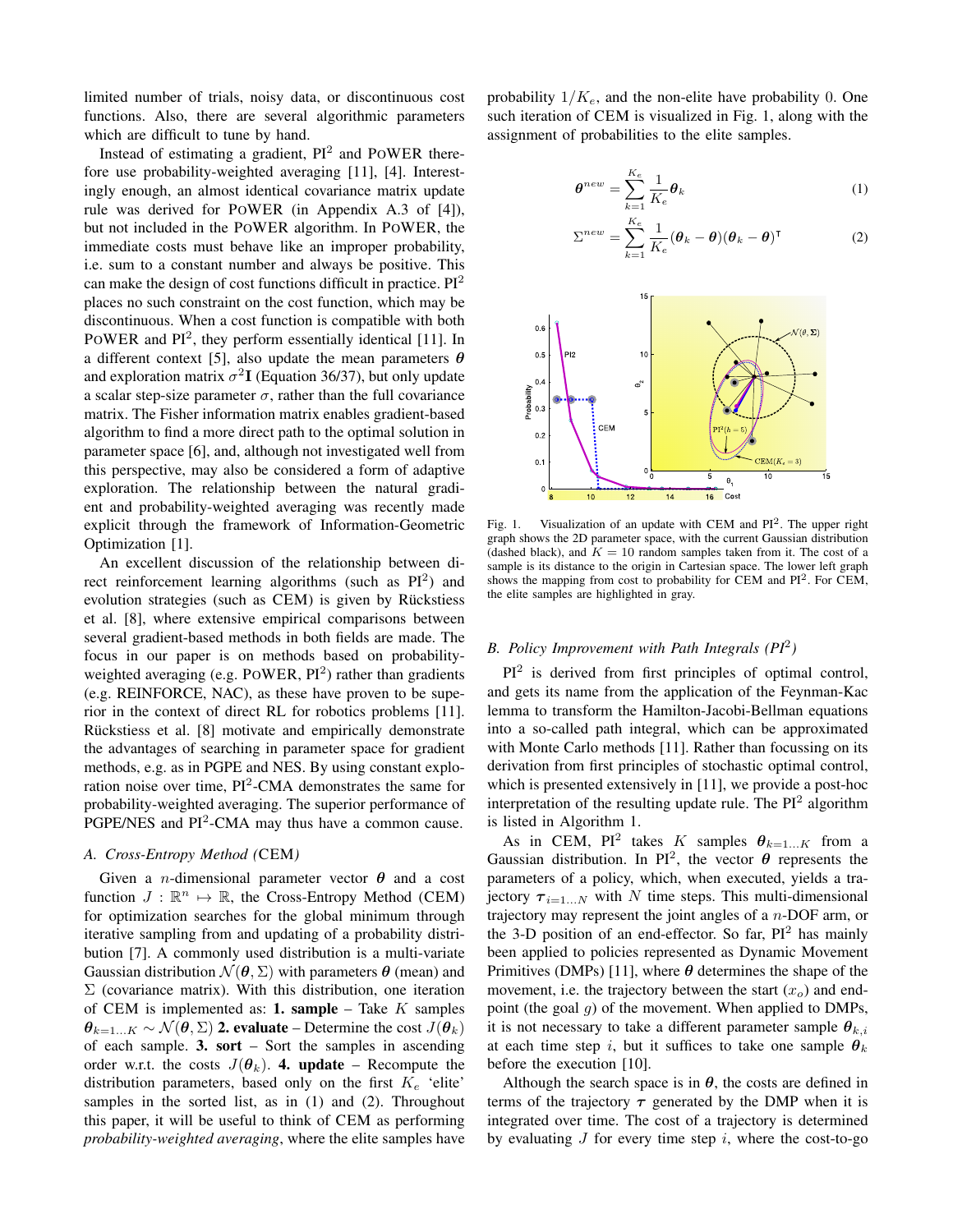of a trajectory at time step  $i$  is defined as the sum over all future costs  $S(\tau_{i,k}) = \phi_N + \sum_{j=i}^N q_{j,k}$ .

Most policy improvement algorithms share the sampling and evaluation step above. However, the most crucial part is how the parameters  $\theta$  are updated. As in CEM, PI<sup>2</sup> also uses the principle of probability-weighted averaging to perform this update. For each time step  $i$ ,  $PI^2$  therefore computes the probability of a trajectory at  $i$ , by exponentiating the cost-to-go  $S(\tau_i)$ , as in line 18 of Alg. 1. This assigns high probability to low-cost trials, and vice versa, as visualized in Fig. 1. The key step is then to compute the new policy parameters by performing *probability-weighted averaging* on the samples, as in line 21. Samples with low cost, and thus higher probability, therefore contribute more to the update than high cost samples. Using probability-weighted averaging avoids having to estimate a gradient, which can be difficult for noisy and discontinuous cost functions.

In line 21, a different parameter update  $\theta_i^{new}$  is computed for each time step  $i$ . To acquire the single parameter update  $\theta^{new}$ , the final step is therefore to average over all time steps (line 26). This average is weighted such that earlier parameter updates in the trajectory contribute more than later updates, i.e. the weight at time step i is  $T_i = (N-1)/\sum_{j=1}^{N} (N-1)$ . The intuition is that earlier updates affect a larger time horizon and have more influence on the trajectory cost.

# III. THE  $PI^2$ -CMA ALGORITHM

When comparing CEM and  $PI^2$ , there are several interesting similarities<sup>1</sup>. Both iteratively update the parameters of a distribution, both perform exploration by sampling parameters from a Gaussian distribution, and both use probabilityweighted averaging to update the parameter distributions. It is striking that these algorithms, although having been derived from very different principles, have converged to almost identical parameter update rules.

There are also some important differences between CEM and PI<sup>2</sup>. First of all, in policy improvement algorithms,  $\theta$  represents the parameters of a policy, which must be integrated over time to determine the costs. This temporal component requires us to compute a parameter update for each time step, and perform temporal averaging, which is not required in CEM.

Second, the mapping from costs to probabilities is different. CEM implements a cut-off value for 'eliteness': you are either elite  $(P_k = 1/K_e)$  or not  $(P_k = 0)$ . PI<sup>2</sup> rather considers eliteness to be a continuous value that is inversely proportional to the cost of a trajectory, where the 'eliteness' parameter determines the slope of this inverse. Our empirical comparison of the CEM and  $PI^2$  eliteness mappingdemonstrate that the  $PI<sup>2</sup>$  weighting scheme leads to slightly quicker convergence [10] . Fig. 1 visualizes an example where the different mappings lead to very similar distribution updates.

We now turn to the most interesting and relevant difference between the algorithms. In CEM, both the mean and covariance of the distribution are updated, whereas  $PI<sup>2</sup>$  only updates the mean. In this paper, we insert the covariance matrix adaptation rule from CEM in Eq. 2 into PI<sup>2</sup>, thereby replacing the probabilities  $1/K_e$  with the probabilities  $P_k$  as computed by  $PI^2$ . Thus, rather than having a fixed covariance matrix, PI<sup>2</sup> now adapts  $\Sigma$  based on the observed costs for the trials, as depicted in Fig. 1. This novel algorithm – 'Path Integral Policy Improvement with Covariance Matrix Adaptation' ( $PI^2$ -CMA) – is listed in Alg. 1.

|                                                | input                                                                                                                                                                                                                                                                                                                 |                                                                                                                                                                                                                                                                                                                                                                             |                                                                                                                                                                                                                                                                                                                                                                                                                                                                                                                  |  |
|------------------------------------------------|-----------------------------------------------------------------------------------------------------------------------------------------------------------------------------------------------------------------------------------------------------------------------------------------------------------------------|-----------------------------------------------------------------------------------------------------------------------------------------------------------------------------------------------------------------------------------------------------------------------------------------------------------------------------------------------------------------------------|------------------------------------------------------------------------------------------------------------------------------------------------------------------------------------------------------------------------------------------------------------------------------------------------------------------------------------------------------------------------------------------------------------------------------------------------------------------------------------------------------------------|--|
| 1                                              |                                                                                                                                                                                                                                                                                                                       | $\boldsymbol{\theta}$ :<br>$q_i$ and $\phi_N$ ;                                                                                                                                                                                                                                                                                                                             | initial parameter vector<br>immediate and terminal cost function                                                                                                                                                                                                                                                                                                                                                                                                                                                 |  |
| $\overline{2}$<br>3<br>$\overline{\mathbf{4}}$ |                                                                                                                                                                                                                                                                                                                       | $\lambda^{init}$ , $\lambda^{min}$ , $\lambda^{max}$ , ;<br>K:<br>$h$ ;                                                                                                                                                                                                                                                                                                     | exploration level (initial, min, max)<br>number of roll-outs per update<br>eliteness parameter                                                                                                                                                                                                                                                                                                                                                                                                                   |  |
| 5<br>6                                         | $\Sigma = \lambda^{\text{init}} I$<br>while true do                                                                                                                                                                                                                                                                   |                                                                                                                                                                                                                                                                                                                                                                             |                                                                                                                                                                                                                                                                                                                                                                                                                                                                                                                  |  |
| 7<br>8<br>9<br>10<br>11                        | Exploration: sample parameters and execute policies<br>foreach $k$ in $K$ do<br>$\theta_k \sim \mathcal{N}(\theta, \Sigma)$<br>$\tau_k$ = execute policy ( $\theta_k$ )<br>end                                                                                                                                        |                                                                                                                                                                                                                                                                                                                                                                             |                                                                                                                                                                                                                                                                                                                                                                                                                                                                                                                  |  |
| 12<br>13                                       | Compute parameter update for each time step<br>foreach $i$ in $N$ do                                                                                                                                                                                                                                                  |                                                                                                                                                                                                                                                                                                                                                                             |                                                                                                                                                                                                                                                                                                                                                                                                                                                                                                                  |  |
| 14<br>15<br>16<br>17<br>18<br>19<br>20<br>21   |                                                                                                                                                                                                                                                                                                                       | foreach $k$ in $K$ do<br>end                                                                                                                                                                                                                                                                                                                                                | Evaluation: compute probability for each time step and trial<br>$\begin{array}{c} S(\pmb{\tau}_{i,k}) = \phi_{N,k} + \sum_{j=i}^{N} q_{j,k} \\ \left(\frac{-h(S(\pmb{\tau}_{i,k})-\min_l(S(\pmb{\tau}_{i,l})))}{\max_l(S(\pmb{\tau}_{i,l})-\min_l(S(\pmb{\tau}_{i,l})))} \right) \\ E(\pmb{\tau}_{i,k}) = e^{\text{E}(\pmb{\tau}_{i,k})} \\ P\left(\pmb{\tau}_{i,k}\right) = \frac{E(\pmb{\tau}_{i,k})}{\sum_{l=1}^{K} E(\pmb{\tau}_{i,l})} \end{array}$<br>Update: Probability-weighted averaging over K trials |  |
| 22<br>23<br>24                                 |                                                                                                                                                                                                                                                                                                                       | $\begin{array}{l} \vartheta^{new}_{i}= \sum_{k=1}^{K}\left[P\left(\pmb{\tau}_{i,k}\right) \ (\pmb{\theta}_k - \pmb{\theta})\right] \\ \Sigma^{new}_{i}= \sum_{k=1}^{K}\left[P\left(\pmb{\tau}_{i,k}\right) \ (\pmb{\theta}_k - \pmb{\theta}) (\pmb{\theta}_k - \pmb{\theta})^{\mathsf{T}}\right] \\ \Sigma^{new}_{i}= \text{boundary}(\Sigma^{new}_{i}) \end{array}$<br>end |                                                                                                                                                                                                                                                                                                                                                                                                                                                                                                                  |  |
| 25<br>26<br>27<br>28                           | Update: Temporal averaging over $N$ time steps<br>$\begin{array}{l} \mathbf{\theta}^{new} = \frac{\sum_{i=0}^{N}(N-i)\mathbf{\hat{\theta}}^{new}_{i}}{\sum_{i=0}^{N}(N-i)} \\ \sum_{i=0}^{N}(\sum_{i=0}^{N-i})\sum_{i=0}^{new} \\ \frac{\sum_{i=0}^{N}(N-i)\sum_{i=0}^{new}}{\sum_{i=0}^{N}(N-i)} \end{array}$<br>end |                                                                                                                                                                                                                                                                                                                                                                             |                                                                                                                                                                                                                                                                                                                                                                                                                                                                                                                  |  |
|                                                |                                                                                                                                                                                                                                                                                                                       |                                                                                                                                                                                                                                                                                                                                                                             |                                                                                                                                                                                                                                                                                                                                                                                                                                                                                                                  |  |

**Algorithm 1**: The  $PI^2$  and  $PI^2$ -CMA update rule for a 1-D parameterized policy. The green lines (line 22, 23 and 27) only part of  $PI^2$ -CMA, not  $PI^2$ .

Because a covariance matrix update is computed for each time step  $i$  (line 22), we need to perform temporal averaging for  $\Sigma$  (line 27), just as we do for the mean  $\theta$  (line 26).

## *A. Bounds on the covariance matrix*

In the original PI<sup>2</sup> algorithm, the covariance matrix  $\Sigma$  does not change during learning. It is initially set to  $\Sigma = \lambda \mathbf{R}^{-1}$ , where **R** is the control cost matrix<sup>2</sup>. The value of  $\lambda$  must

<sup>&</sup>lt;sup>1</sup>For a more extensive comparison between  $PI^2$  and CEM (as well as Covariance Matrix Adaptation - Evolutionary Strategy – CMA-ES [1]), we refer to [10]. This paper extends our previous work by: 1) demonstrating PI<sup>2</sup>-CMA's capability to re-adapt to changing tasks; 2) evaluating PI<sup>2</sup>-CMA on a more challenging, dynamic robotic task.

 ${}^{2}$ By enabling covariance matrix updating, we violate the constraint  $\Sigma = \lambda \mathbf{R}^{-1}$ . Although the derivation of PI<sup>2</sup> is no longer possible with this violation, the resulting algorithm is not affected. It does not seem to have a negative effect in practice, as our results show. Also, it allows us to set  $\mathbf{R} = 0$ , and penalize accelerations directly through the immediate costs.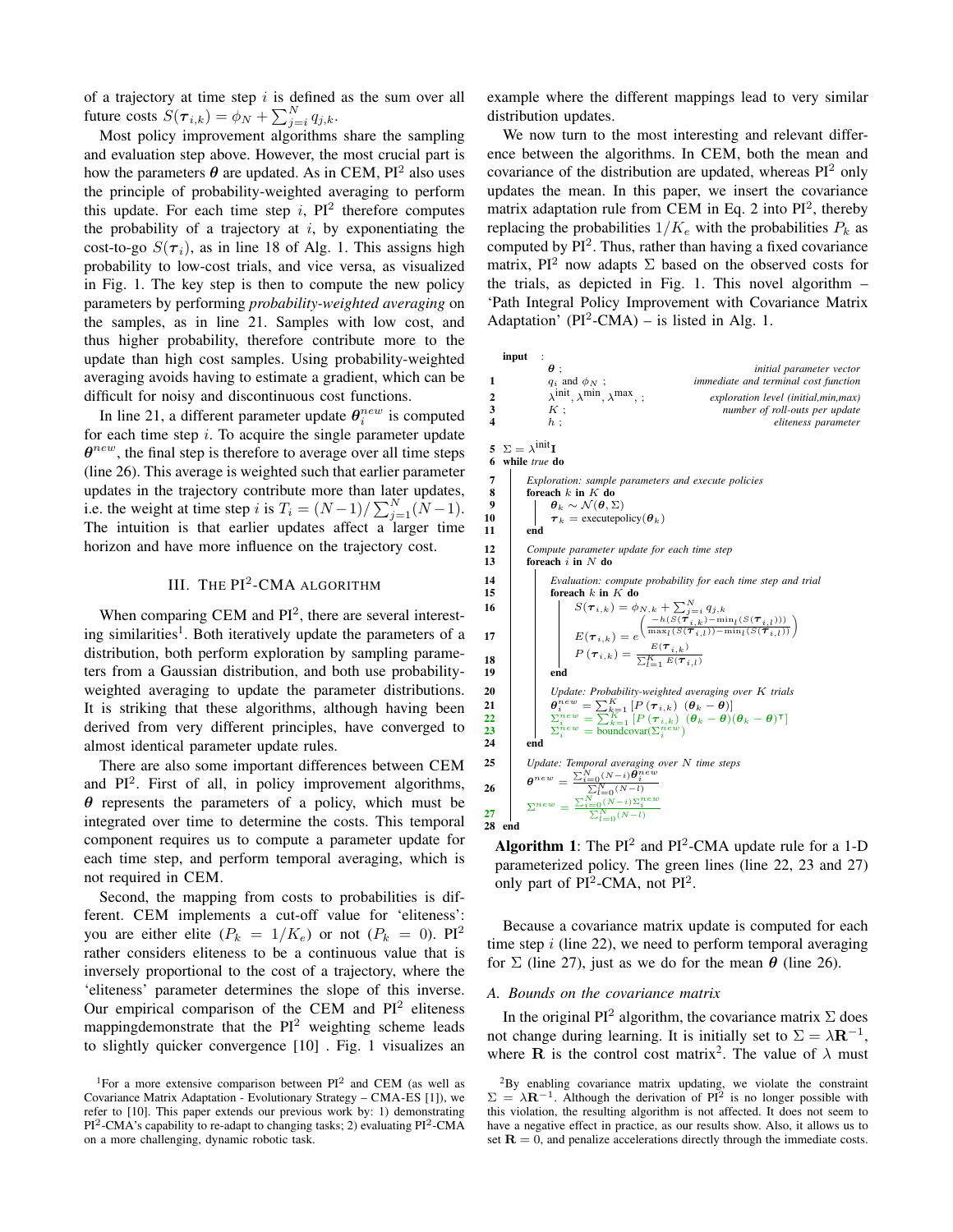be tuned manually, and influences the convergence behavior of the algorithm, as our experiments in Section IV show. In PI<sup>2</sup>-CMA, the initial  $\Sigma$  is set to  $\Sigma = \lambda^{\text{init}} I_B$ , where B is the number of basis functions used in the DMP.

In PI<sup>2</sup>-CMA,  $\Sigma$  is then subsequently adapted over time. A common problem with covariance matrix adaptation is premature convergence. To avoid degeneracy of  $\Sigma$ , we compute its eigenvalues, place a lower bound of  $\lambda^{\min}$  on the eigenvalues, and reconstruct the bounded covariance matrix from the eigenvectors and the bounded eigenvalues. This procedure is implemented in the 'boundcovar' function in line 23 in Alg. 1. In Section IV-A.4, we demonstrate the effects of setting different values for  $\lambda^{\min}$ . For robotics applications, it is also recommended to put an upper bound  $\lambda^{\text{max}}$  on the eigenvalues of  $\Sigma$ , as too much exploration might lead to dangerous behavior on the robot, e.g. reaching joint limits, or large accelerations.

# IV. EXPERIMENTAL EVALUATION

The rest of this paper is dedicated to two tasks, which are used to highlight several advantages of the  $PI^2$ -CMA algorithm. Section IV-A: a simple 1D viapoint task is used to illustrate the advantages of adaptive exploration.Section IV-B: demonstrate automatic re-learning on a more challenging task, involving a dynamically simulated humanoid robot which uses a bat to hit a ball in a specific target area.

# *A. An Illustratory Example*

For this evaluation we use a via-point task, with a 1 dimensional DMP that has only two basis functions. The parameter search space is thus 2-dimensional. This simplicity has been chosen because having only a 2-D parameter space facilitates visualization on paper. Higher-dimensional problems are considered in the other experiments.

The goal of this task is for the 1-D output of the DMP to take the value 0.3 at time 0.5s. The cost function (3) therefore penalizes the distance to the value  $v = 0.3$  at  $t = 0.5s$ , as well as the acceleration at each time step. The acceleration penalty is divided by the number of time steps N to be independent of the movement duration. To simulate a change in the environment, we change  $v$  to 0.1 after 20 updates.

$$
J_{t_i} = 10^3 \delta(t_i - 0.5) ||x_{t_i} - v|| + \ddot{x}_{t_i}^2 / N \tag{3}
$$

The DMP is initialized as a 1s minimum-jerk trajectory.  $PI<sup>2</sup>$  performs  $K = 15$  trials per update; a set of K trials is called an epoch. The eliteness parameter is also set to  $h = 15$ . For each learning session, we perform 40 updates, i.e. 600 trials. Each learning session is performed 10 times, and the values discussed in the following result sections always refer to the means over 10 learning sessions.

*1) Results: Constant Exploration:* Graphs C1-3 in Fig. 2 depict the results of  $PI^2$  with constant exploration for  $\lambda = \{20, 200, 2000\}$ . The left graphs show how the parameters  $\theta$  and  $\Sigma$  change as learning progresses. The values at the axis ticks are only depicted in the bottom graphs for clarity, and are shared amongst all graphs in Fig. 2. The center of the distribution  $\theta$  moves from the initial point before learning to the center. When the viapoint changes, it moves even further towards the lower left corner of the graph, as annotated in C2. Since  $\Sigma = \lambda I$  is constant, the (circular) error ellipse does not change. We see that larger values of  $\lambda$  lead to larger updates of  $\theta$ , which leads to quicker convergence.

This is confirmed by the learning curves to the right, where the dark blue graph shows the trajectory cost of the first trial of the 15 trials for each update, which is an evaluation trial executed without exploration noise. But fast convergence is not all we are interested in. Once converged, we also want to exploit what we have learned. To evaluate exploitation, we also plot the standard deviation over the 14 exploration trials for an update, as the light blue area around the learning curve  $(\pm$  standard deviation). Higher degrees of exploration  $\lambda$  lead to larger differences in cost between the exploration trials, and thus a higher standard deviation. So although convergence is fast for  $\lambda = 2000$ , the variance of the costs in the exploration trials is very high. This means that the algorithm is not exploiting what it has learned, because it is still exploring a lot.

Summary: For constant exploration, there is an inherent trade-off between fast convergence, which is achieved with high exploration, and good exploitation of what has been learned, for which we need low exploration.

*2) Results: Decaying Exploration:* To combine the advantages of high and low degrees of exploration it is customary to decay exploration over time, where  $\lambda_u$  at update u is equal to  $\lambda_u = \lambda^{\text{init}} \cdot D^{\text{#updates}}$ , with decay factor  $0 < D < 1$ . Graph D in Fig. 2 shows the results of this approach, with high initial exploration ( $\lambda^{\text{init}} = 2000$ ), and a decay factor of  $D = 0.8$ . The left graph visualizes how the covariance matrix slowly becomes smaller over time. Apart from the learning curve, the right graph now also plots  $\lambda$ . The values at the axis ticks are again only in the bottom plot. Note that the plot is straight due to logarithmic y-axis for  $\lambda$ .

For the first 20 updates (before the via-point changes), we see quick convergence (due to high exploration at the beginning), as well as good exploitation once the task is learned (due to the low, decayed exploration). So do we now have the best of both worlds? Unfortunately not. The disadvantage is that when the task changes (e.g. changing the viapoint), exploration has decayed so much that the second task cannot be learned.

Summary: Decaying exploration works well when learning isolated task, but not for continual learning, where the environment or the task may change.

*3) Results: Adaptive Exploration:* Graph A1 shows the results of automatically updating  $\Sigma$  with PI<sup>2</sup>-CMA, with  $\lambda^{\text{init}}$ =2000. As is the case for decaying exploration, convergence is quick in the beginning in graph A1, but when the task is learned and costs have converged, the degree of exploration  $\lambda$  becomes lower<sup>3</sup> and the variance in cost decreases. The main advantage in the context of continual

<sup>&</sup>lt;sup>3</sup>Initially,  $\Sigma$  is diagonal ( $\lambda$ <sup>init</sup>I), but must no longer be so after the first update. For a given  $\Sigma_u$ , we therefore compute  $\lambda_u$  as its largest eigenvalue. This is the green graph plotted in graph A1-A4.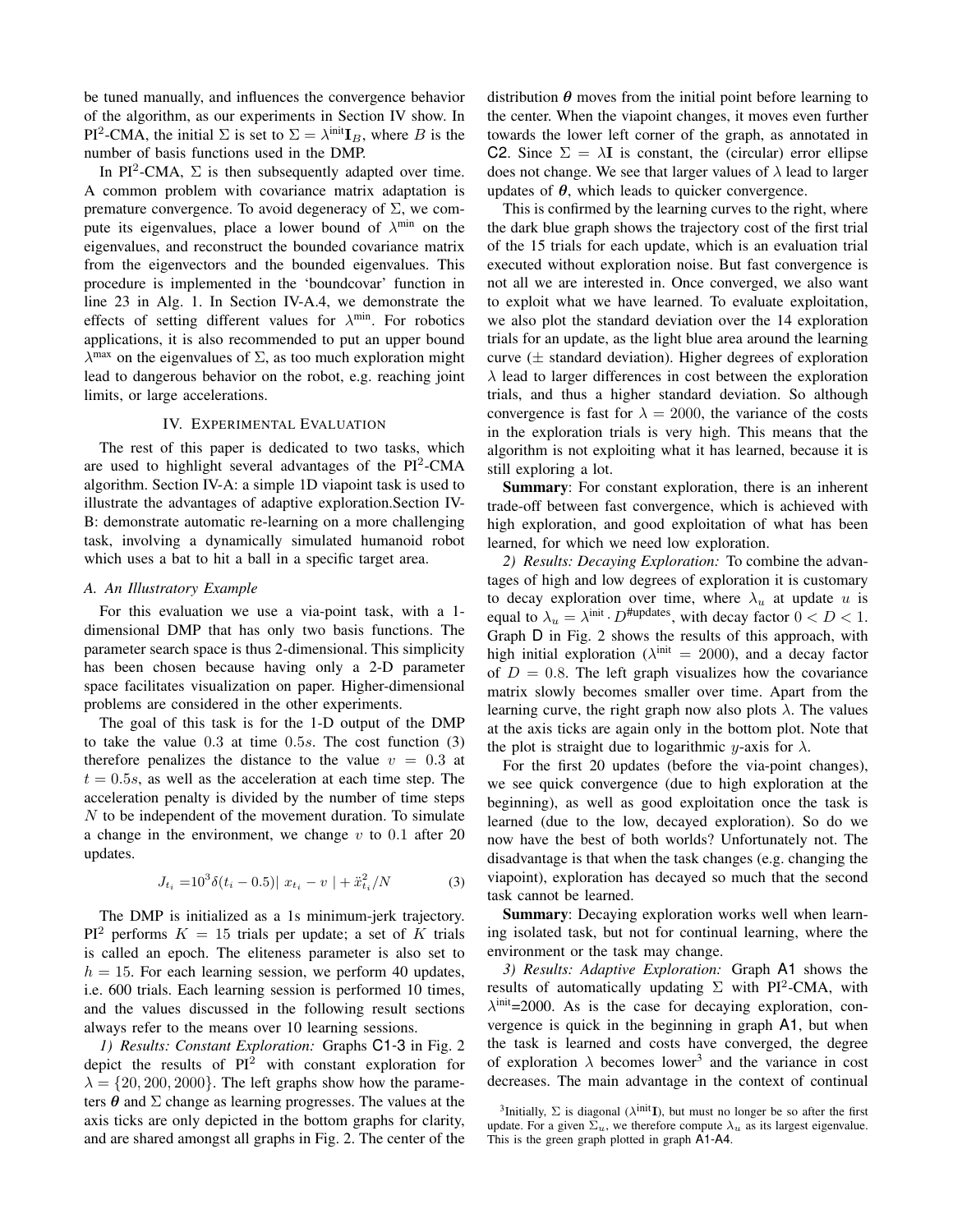

Fig. 2. Left: Policy distribution parameters at each update. Right: The learning curves (blue) and degree of exploration  $\lambda$  (green) at each update.

reinforcement learning is that when the task is changed after 20 updates, exploration automatically goes up again (green graph), and again decays when the new task is learned.

It is important to realize that we are not specifying explicitly that exploration should increase/decrease – it is a property that arises automatically from using probabilityweighted averaging to update the covariance matrix<sup>4</sup>. If you

are at a minimum, closer samples will have lower cost than samples that are further away, which leaves  $\theta$  approximately where it is, but causes the covariance matrix  $\Sigma$  to shrink.

**Summary**:  $PI^2$ -CMA is able to switch autonomously between phases in which it learns and phases in which it predominantly exploits what it has learned.

*4) Results: Influence of minimum degree of exploration*  $\lambda^{min}$ : Graphs A1-3 all have  $\lambda^{init}$ =2000, but vary in the minimum degree of exploration  $\lambda^{\min} = \{2, 20, 200\}$ , as described in Section III-A. Setting a low  $\lambda^{\min}$  (A1) leads to less variance in cost once the costs have converged, which allows adaptive exploration to exploit more once the task is solved. In A2-3, where  $\lambda^{\min}$  is higher, the variance in the exploration trials is also higher, even after having converged  $(10 < u < 20$  for the first viapoint, and  $35 < u < 40$  for the second). Setting a high  $\lambda^{\min}$  leads to a faster increase in exploration if the task changes, which may lead to faster convergence after a task has changed. This effect can also be seen in graphs A1-3, after the viapoint change. For  $\lambda^{\min} = \{2, 20, 200\}$ , the costs have approximately converged at update 38, 32, 27 respectively.

**Summary**:  $\lambda^{\min}$  provides a trade-off between more exploitation after convergence (for lower  $\lambda^{\min}$ ) and faster readaptation when tasks change (for higher  $\lambda^{\min}$ ).

*5) Results: Automatic Tuning of the Exploration Magnitude:* Graphs A3 and A4 have the same minimum of  $\lambda^{\text{init}} = 200$ , but have a different initial exploration magnitude, i.e.  $\lambda^{\text{init}} = \{200, 2000\}$ . The main conclusion from these two graphs are that for  $\lambda^{\text{init}} = 200$ , the exploration quickly goes up until, after 5 updates, the learning curves and exploration magnitude develop almost identically. We have demonstrated this effect on a different 10-D task as well, and were able to show that even if the initial exploration magnitude is varied by 4 orders of magnitude, it still adapts and converges towards the same value [10].  $PI^2$ -CMA is thus robust towards the value of  $\lambda^{\text{init}}$ , which means this parameter does not have to be tuned by the user.

## *B. Re-Adaptation to Changing Tasks*

In this experiment, we show  $PI^2$ -CMA's re-adaptation capability in a more challenging dynamic task.

*1) Evaluation Task:* Inspired by [6], the goal in this task is for the robot to use a bat to hit a ball such that lands in a designated area. We use the SL simulation environment [9] to accurately simulate the CBi humanoid robot, as visualized in Fig. 3. We keep the torso of the robot fixed, and use only the 7 degrees of freedom of the right arm. The bat is fixed to the end-effector. The cost function for this task is:

$$
J_{t_i} = 0.01 \sum_{d=1}^{7} \ddot{a}_{t_i}^2 / N + \phi \tag{4}
$$

$$
\phi = \begin{cases} \text{if in target area} & 0\\ \text{else} & \text{distance to target area in m} \end{cases} \tag{5}
$$

Where we penalize the acceleration of  $d^{\text{th}}$  joint  $a_{t_i}^d$  to avoid high acceleration movement). We divide by the number of time steps  $N$  so as to be independent of the movement

<sup>&</sup>lt;sup>4</sup>An alternative (heuristic) approach could be: increase exploration when the cost is low, decrease exploration when the cost is high. However this requires knowledge about what 'low' and 'high' costs are, for every task and in potentially changing environment. The exploration magnitude is, in contrast, independent of task and environment.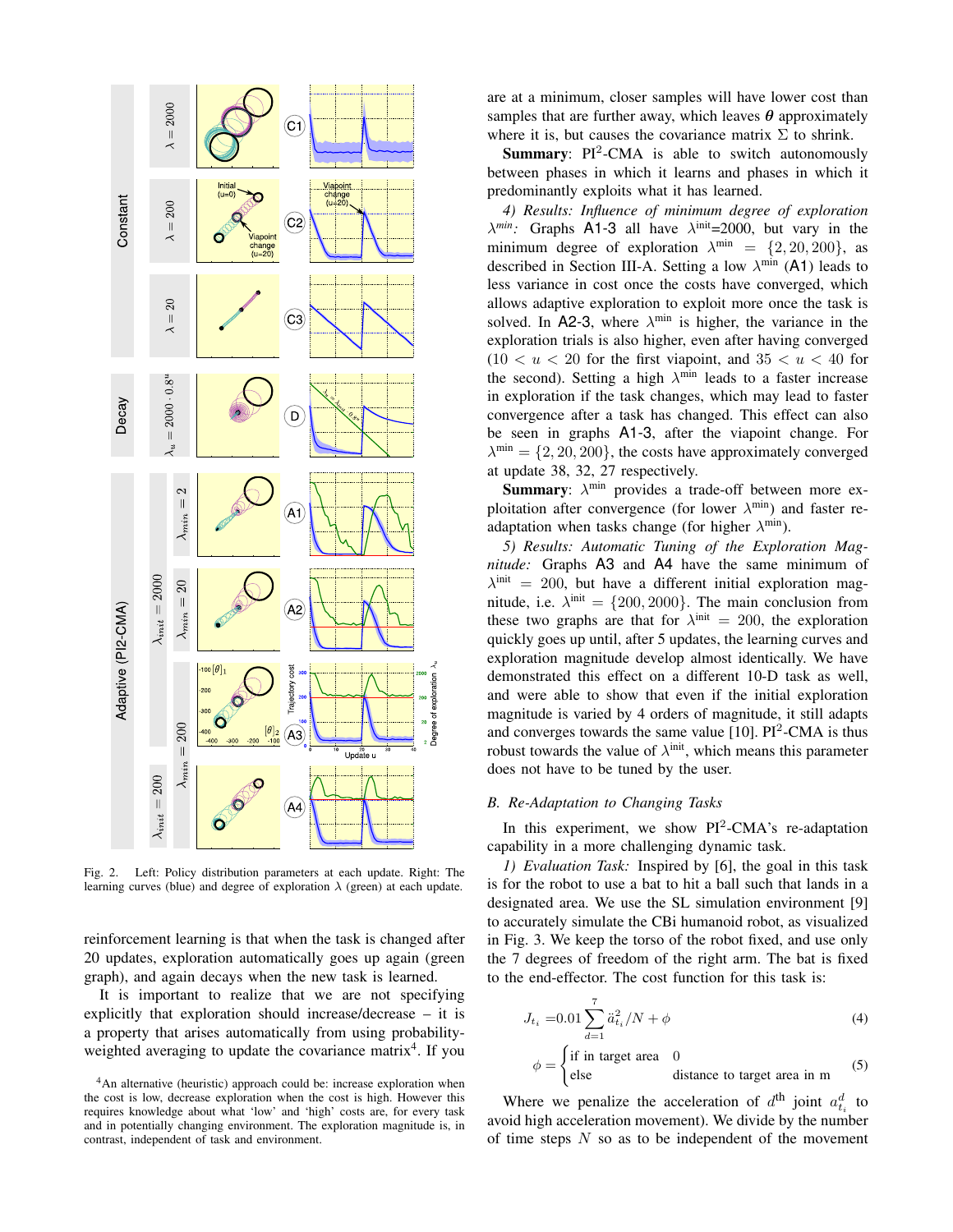duration. The target area lies between  $-1$  and  $-1.5m$  from the robot in the y direction, as visualized in Fig. 3.



Fig. 3. The T-ball task for the CBi robot. The bat and ball trajectory are those as learned after 20 updates.

The DMP has 7 dimensions to control the 7 joint angles of the arm. Each dimension has 3 basis functions, and is initialized as a minimum-jerk trajectory of duration 1s from the start to the end pose as visualized in Fig. 3. The PI<sup>2</sup> parameters are  $K = 10$ ,  $h = 10$ . Initially  $\Sigma_{init} = \lambda^{init} \mathbf{I}_3$ with  $\lambda^{\text{init}}$ =20, and  $\lambda^{\text{min}}$ =0.02.

*2) Results and Discussion:* The learning curve and degree of exploration  $\lambda$  are depicted at the center of Fig. 4. The trajectory of the ball after 1, 20, 21, 40 updates is depicted in the top graph, and the trajectories of the end-point of the bat for the 10 exploration trials after 1, 20, 27 and 40 updates are depicted at the bottom.



Fig. 4. The center graph depicts the cost of the evaluation trial and the degree of exploration as learning progresses. The trajectories of the ball (top plot) and the trajectory of the end-point of the bat (bottom plot) after 1, 20, 21/27 and 40 updates.

Initially, the ball lands far from the target area  $(A)$ , which leads to high costs  $(B)$ . After 20 updates, the ball lands in the target area  $\odot$  (it does so for the first time after only 5 updates), and the costs are much lower  $(D)$ , *and* exploration has been dramatically reduced  $\overline{D}$  (note logarithmic y-axis for  $\lambda$ ). The lower exploration also becomes clear in the bottom plots, where the variance in the bat's movement is initially much higher  $(E)$  than after 20 updates  $(F)$ .

After update 20, we position the ball 5cm lower, which has several consequences: the ball no longer lands in the target area  $\overline{G}$  so costs immediately go up  $\overline{H}$ , after which exploration increases again  $\Omega$  and costs go down  $\Omega$ . After 27 updates, exploration reaches a maximum  $(K)$ , and decreases again. After 40 updates, the costs and exploration are both very low  $(D)$ . Note that because the penalty due to accelerations is quite high in this task (we recommend this for ballistic movements as required for T-ball), the costs do not converge as close to 0 as in the other task.

**Summary:** PI<sup>2</sup>-CMA is able to switch autonomously between phases in which it learns and phases in which it predominantly exploits what it has learned.

#### V. CONCLUSION

Determining an appropriate degree of exploration for a good exploration/exploitation trade-off has extensively been studied in the context of reinforcement learning with discrete Markov decision processes [2], [3], [12]. In this paper, we combine the PI<sup>2</sup> and CEM algorithms to derive a *direct* reinforcement learning algorithm, which explores directly in policy parameter space, and adapts the degree of exploration autonomously. As our experiments show, this alleviates the user from manually tuning this parameter, and allows the robot to both reduce exploration to increase exploitation *and* increase exploration to adapt to changing tasks.

Our future work aims at applying PI<sup>2</sup>-CMA to dynamic tasks on physical robots. Given the ability of  $PI^2$  to learn complex tasks on real robots, we are confident that  $PI^2$ -CMA can also successfully be applied to real robots.

#### **REFERENCES**

- [1] L. Arnold, A. Auger, N. Hansen, and Y. Ollivier. Informationgeometric optimization algorithms: A unifying picture via invariance principles. Technical report, INRIA Saclay, 2011.
- [2] R. Brafman and M. Tennenholtz. R-MAX a general polynomial time algorithm for near-optimal reinforcement learning. *J. Mach. Learn. Res.*, 3:213–231, March 2003.
- [3] M. Kearns and S. Singh. Near-optimal reinforcement learning in polynomial time. *Mach. Learn.*, 49(2-3):209–232, 2002.
- [4] J. Kober and J. Peters. Policy search for motor primitives in robotics. *Machine Learning*, 84:171–203, 2011.
- [5] J. Peters and S. Schaal. Learning to control in operational space. *I. J. Robotic Res.*, 27(2):197–212, 2008.
- [6] J. Peters and S. Schaal. Natural actor-critic. *Neurocomputing*, 71(7- 9):1180–1190, 2008.
- [7] R.Y. Rubinstein and D.P. Kroese. *The Cross-Entropy Method: A Unified Approach to Combinatorial Optimization, Monte-Carlo Simulation, and Machine Learning*. Springer-Verlag, 2004.
- [8] T. Rückstiess, F. Sehnke, T. Schaul, D. Wierstra, Y. Sun, and J. Schmidhuber. Exploring parameter space in reinforcement learning. *Paladyn. Journal of Behavioral Robotics*, 1:14–24, 2010.
- [9] S. Schaal. The SL simulation and real-time control software package. Technical report, University of Southern California, 2007.
- [10] F. Stulp and O. Sigaud, Path integral policy improvement with covariance matrix adaptation In *Proceedings of ICML*, 2012.
- [11] E. Theodorou, J. Buchli, and S. Schaal. A generalized path integral control approach to reinforcement learning. *Journal of Machine Learning Research*, 11:3137–3181, 2010.